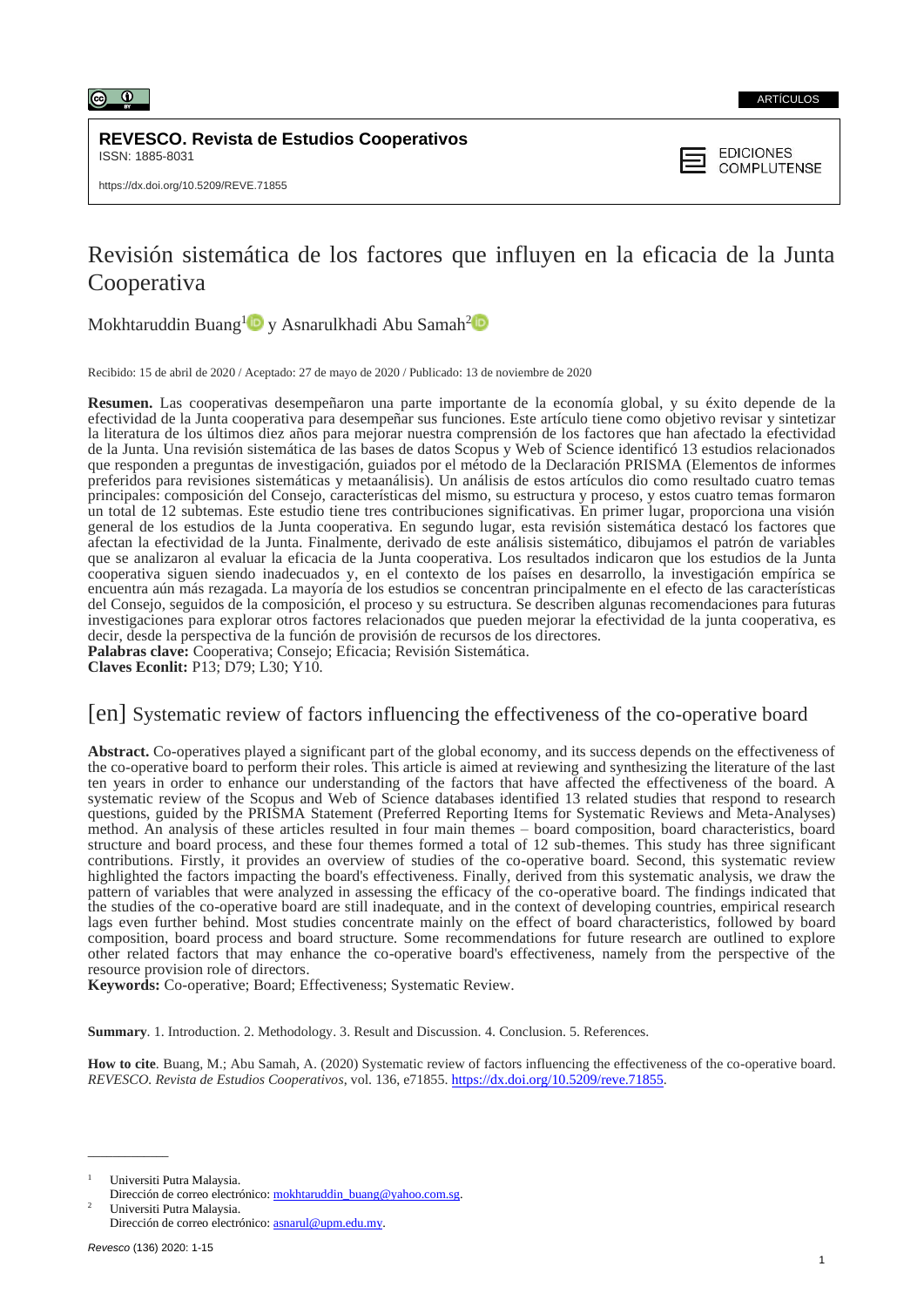## **1. Introduction**

El Co-operative board members can be described as a significant governing body with official authority and legal responsibility to protect members' collective interest (Bijman, Hendrikse, & van Oijen, 2013; Jussila, Goel, & Tuominen, 2012). The effectiveness of the board in performing strategic roles depends strongly on their ability to perform their functions (Murphy and McIntyre, 2007), and there has been a growing empirical investigation (e.g. (Choi, Choi, Jang, & Park, 2014; Hakelius, 2018; Huang, Fu, Liang, Song, & Xu, 2013; Yamori, Harimaya, & Tomimura, 2017)) into board attributes influencing the co-operative board's effectiveness.

In identifying and examining the attributes of the co-operative board, this study adopts concepts and approaches of corporate governance since both regulatory bodies have common obligations to their respective stakeholders (Keeling Bond, 2009). This study was therefore guided by Zahra and Pearce's (1989) work on the conceptualization of board attributes, which included board composition, characteristics, structure, and process. The board composition relates to the board size and the combination of various types of directors i.e. insiders or outsiders (Dalton, Daily, Ellstrand, & Johnson, 1998; Pearce & Zahra, 1992; Zahra & Pearce, 1989).

Meanwhile, board characteristics can be classified into three categories namely demographic, personality and competencies (Wan Yusoff, 2010) including age, gender, tenure, number of directorships, integrity, credibility, courage, confidence, general, functional and specific knowledge, skills, experience and educational qualification (Coulson‐Thomas, 1992; Hambrick & Mason, 1984; Milliken & Martins, 1996; Pfeffer, 1983; Westphal & Milton, 2000; Zahra & Pearce, 1989).

On the other hands, board structure refers to procedures that have become formalized modes of action, codified and ultimately limit the process and behavior of the board, for example the board size, the number and types of committees, the frequency of meetings and the existence of job descriptions for board members (Bradshaw, Murray, & Wolpin, 1992; Cornforth, 2001).

Whereas board process refers to the strategic decision-making related activities (Forbes & Milliken, 1999; Zahra & Pearce, 1989) include how board meetings are conducted, the clarity of board roles, the extent to which a common vision for the organisation exists, the ability to manage conflict within the board and between the board and staff, the quality of communication between the board and staff, and whether boards and managers periodically review how they work together (Bradshaw et al., 1992; Cornforth, 2001).

Although there has been a growing study exploring these attributes and their relationships with the board effectiveness, the aim of this paper is to synthesize the work available in the co-operative context over the past decade and to examine the trend of factors that have been studied. Moreover, this study is essential and aligned with the Malaysian government's policy of recognizing the importance of the co-operative sector as the third-largest contributor to the economy (Hafizah Hammad Ahmad Khan, Mahazril' Aini Yaacob, Hussin Abdullah, & Siti Hajar Abu Bakar Ah, 2016).

## **1.1.Towards a systematic review framework on co-operative board**

Based on the previous literature and discussions, the motivation to carry out this study is grounded on the premise that insufficient attention and inadequate literature on co-operative governance (Intan Waheedah Othman, Maslinawati Mohamad, & Abdullah Azizah, 2013; Mohd Khairuddin Hashim & Dzulhilmi Ahmad Fawzi, 2015) specifically related to co-operative board. Hence, this review allows us to synthesize and categorized the relevant articles according to the factors that may influence the effectiveness of the cooperative board. Since, the co-operative board is a group of making strategic decisions (Van Ees & van der Laan, 2012), the factors that influence the board effectiveness need to be drawn. Therefore, by reviewing the pattern of previous studies provides the opportunity to explore other potential factors that may influence the effectiveness of the co-operative board.

According to Moher, Liberati, Tetzlaff, & Altman, (2010), a systematic review is an analysis of a formed question that uses systematic and explicit techniques to identify, select, critically assess relevant research, and to collect and examine data from past studies. Through this technique, the authors' claims of precision in their research can be proved, allowing for the identification of gaps and directions for future research (Shaffril, Krauss, & Samsuddin 2018). Thus, this systematic review will provide detail on the review methods applied, an overview of the parameters with regards to the studies of the co-operative board and highlighted the pattern and factors that might influence the efficacy of the co-operative board, which could assist future scholars to focus on the research that brings to their interest and concern.

In constructing a proper systematic review, this study was guided by two main research questions: (1) What is the pattern of existing works done in understanding the pattern of co-operative board according to the empirical studies that have been published during the past ten years? (2) What are the factors that influence the effectiveness of the co-operative board?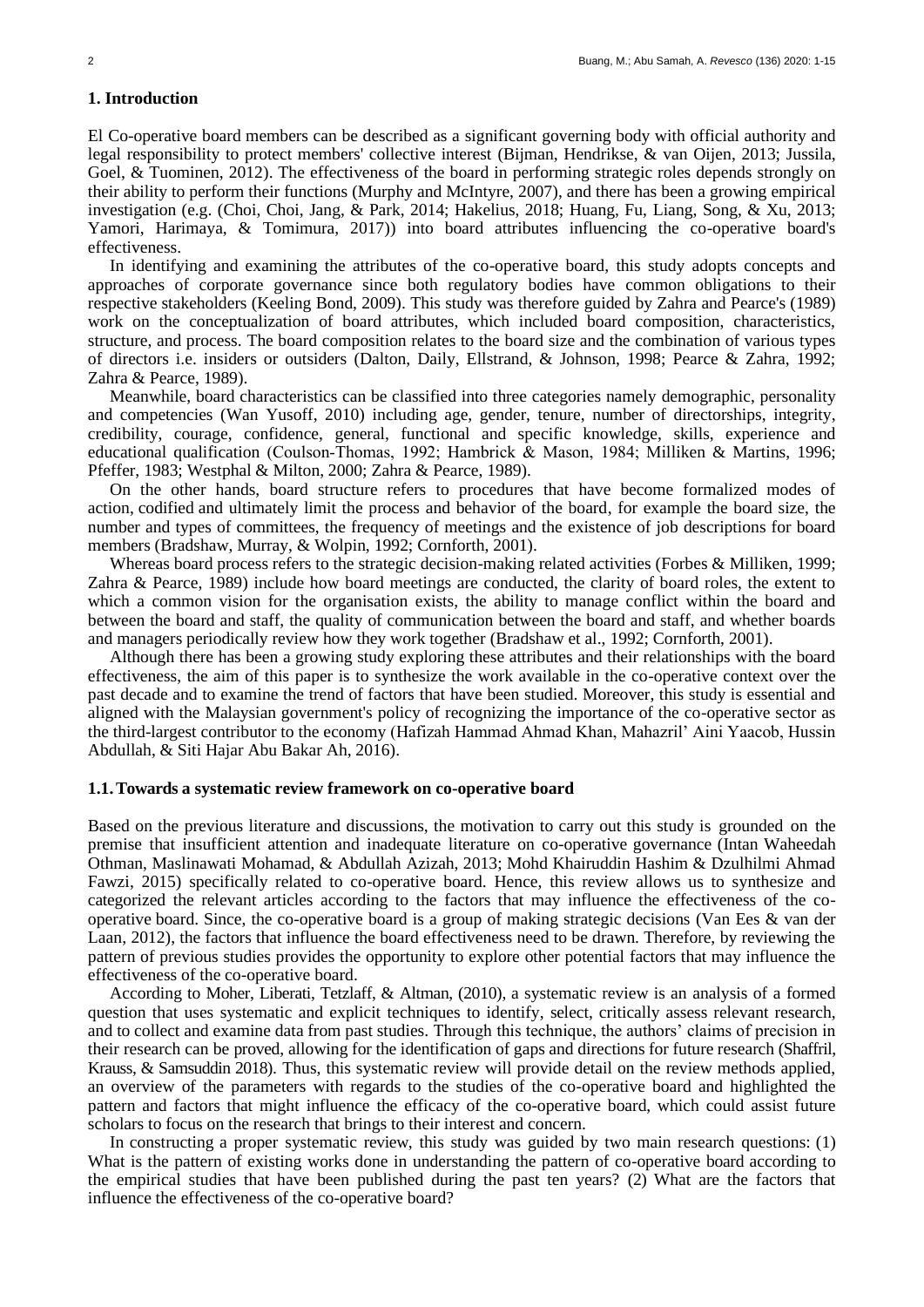#### **2. Methodology**

In this section, the technique used to obtain articles related to the co-operative board is discussed in order to identify the factors affecting the effectiveness of the board. We used the procedure called Preferred Reporting Items for Systematic reviews and Meta-Analyses (PRISMA), which comprised resources from the database searching - Scopus and Web of Science, to run the systematic review, eligibility and exclusion criteria, steps of the review process (identification, screening, eligibility) and data abstraction and analysis.

## **2.1. Preferred Reporting Items Systematic Reviews and Meta-Analysis (PRISMA)**

The review was conducted based on the PRISMA Statement and according to Moher et al. (2010), even though this method is commonly used for medical and healthcare field, this method can also be employed as a foundation for reporting systematic reviews of other types of research disciplines. It is based on the formed question that uses systematic and explicit methods to identify, select, and critically review as well as analyze the studies that are included in the review (Higgins and Green, 2006). Thus, PRISMA allows for an exhaustive search of words relating to board capital and its impact on the effectiveness of the co-operative board.

## **2.2. Resources**

In this study, the review process is based on two primary journal databases, i.e. Scopus and Web of Science (WoS). Scopus is the highest abstract and citation databases of peer-reviewed literature with 22,800 journals from more than 5,000 publishers worldwide. Furthermore, this database consists of various subject areas, including business, management and accounting, art and humanities, social science, and economics. WoS, on the other hand, is another database used in the study as it is a comprehensive database consisting of 18,000 high-impact journals from 3,300 publishing partners, including more than 5,200 publications on social science across 55 disciplines, covering topics related to economics, business and management. Moreover, it consists of over 100 years of comprehensive data that is fully indexed, including records and back files that been ranked according to citations, papers, and citations per paper.

### **2.3. Eligibility and exclusion criteria**

The eligibility and exclusion guidelines are determined (see Table 1). Firstly, only article journals are selected, which excludes the review article, book series, books, chapters in book and conference proceeding. Secondly, the research efforts focused solely on studies written in English to avoid any confusion and difficulty in translating. Thirdly, only studies performed between 2010 and 2019 (10 years) as it is reasonable time to review the evolution of research and related publications as more than 5 years is sufficient timing for systematic review updates (Bashir, Surian and Dunn, 2018).

| Criterion       | <b>Eligibility</b>          | <b>Exclusion</b>                                                                           |
|-----------------|-----------------------------|--------------------------------------------------------------------------------------------|
| Literature type | Journal (research articles) | Journals (systematic review), book series,<br>book, chapter in book, conference proceeding |
| Language        | English                     | Non-English                                                                                |
| Time line       | Between 2010 and 2019       | < 2010                                                                                     |

|  |  | Table. 1. The inclusion and exclusion criteria |  |
|--|--|------------------------------------------------|--|
|--|--|------------------------------------------------|--|

### **2.4. Systematic review process**

The systematic review process was conducted in Mac 2020, which involved four stages. The first stage was identifying keywords used for the search process. Based on previous studies and the thesaurus, keywords similar and related to "co-operative", "board" and "effectiveness" were used. The authors queried the database with the keywords included an asterisk (\*) to find variations in the keywords as shown in Table 2. At this stage, total numbers of 286 articles were identified through database searching. After thorough checking, 62 duplicated articles were removed. These duplications are due to the similarities of the journal that appeared in both databases in various disciplines.

The second stage was screening the title and the abstract so that it suits the research goal. At this stage, out of 224 articles eligible to be reviewed, a total of 105 articles were removed. The third stage is eligibility, where the full articles were accessed. A total of 116 articles were excluded at this stage because of their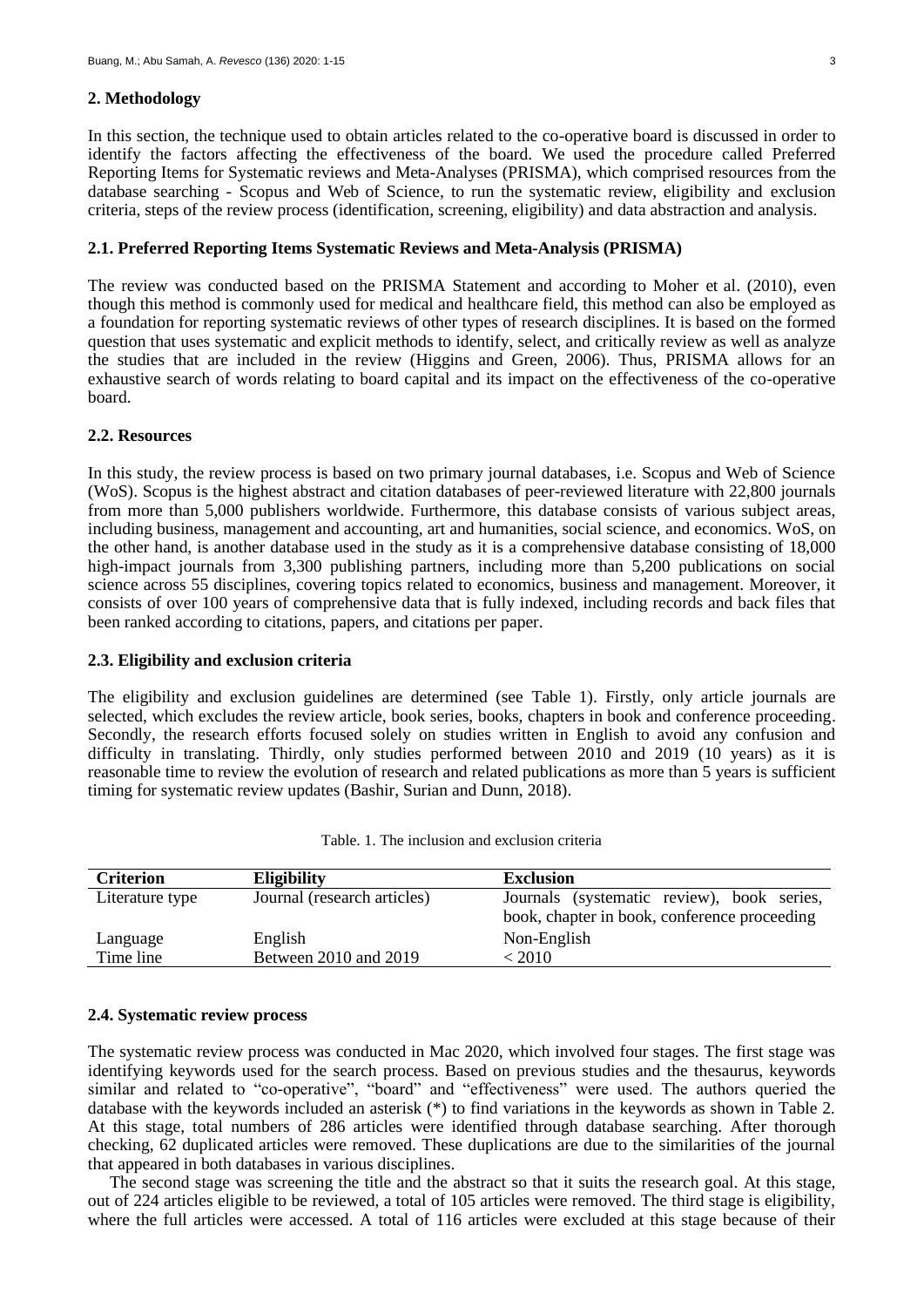content, which is not based on the co-operative board and does not concentrate on factors that affect the effectiveness of the board. The last stage of review resulted in a total of 13 articles that were used for the qualitative analysis (see Figure 1).

|  |  |  | Table. 2. The search string used for the systematic review process |  |
|--|--|--|--------------------------------------------------------------------|--|
|  |  |  |                                                                    |  |

| <b>Database</b> | <b>Keyword</b> used                                                                        |
|-----------------|--------------------------------------------------------------------------------------------|
| Scopus          | (TITLE-ABS-KEY ("cooperatives*" OR "co-operatives*" OR "co-                                |
|                 | ops*") AND TITLE-ABS-KEY ("board*" OR "directors*" OR                                      |
|                 | "directorate*" OR "executives*") AND TITLE-ABS-KEY ("effectiveness*"                       |
|                 | OR "capability*" OR "effect*" OR "efficacy*" OR "efficiency*" OR                           |
|                 | "performance*" OR "success*" OR "competent*" $)$ )                                         |
| Web of          | ("cooperatives*" or "co-operatives*" or "co-ops*") AND TOPIC: ("board*" or "directors*"    |
| science         | or "directorate*" or "executives*") AND TOPIC: ("effectiveness*" or "capability*" or       |
|                 | "effect*" or "efficacy*" or "efficiency*" or "performance*" or "success*" or "competent*") |



Figure.1. The flow diagram of the study (Adapted from Moher et al., 2010).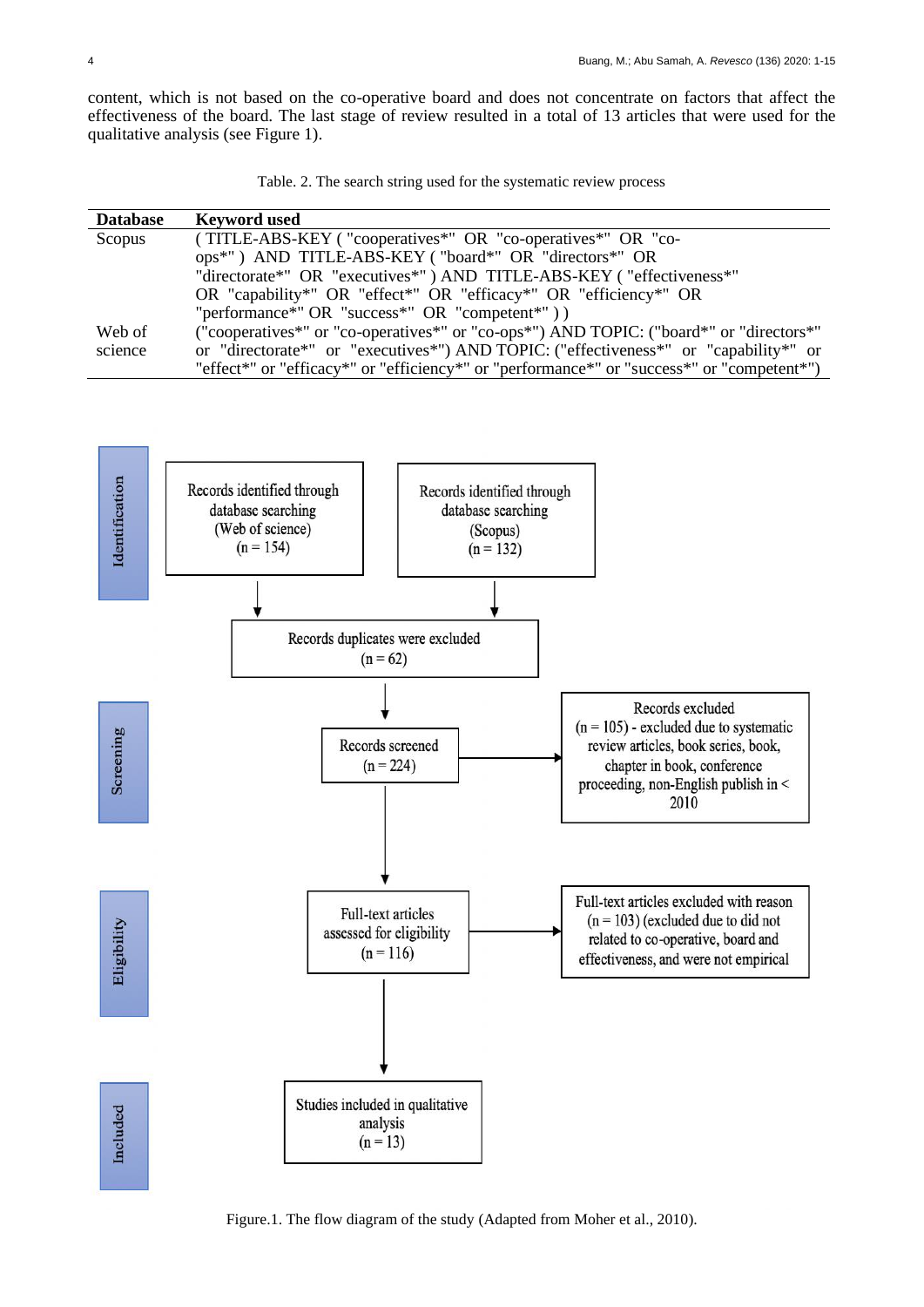## **2.5. Data abstraction and analysis**

The 13 articles were evaluated and examined, and efforts were focused on particular studies that responded to the formed questions. The data were extracted first by reading through the abstracts, then the full articles to identify the related themes and sub-themes in accordance with board attributes as suggested by Zahra & Pearce (1989). Qualitative analysis was performed using content analysis to identify themes and sub-themes related to factors that contribute to the effectiveness of the co-operative board. The authors then classified the papers according to title, authors, countries, objective, main study design, sample, and findings as shown in Table 3.

| No. | Authors/<br><b>Countries</b>                                                           | <b>Title</b>                                                                                                                                                              |                                                                                                                                                                                                                                                                                        | Main<br>study<br>design | <b>Sample</b>                                                                                              | <b>Findings</b>                                                                                                                                                                                                                                                    |  |  |
|-----|----------------------------------------------------------------------------------------|---------------------------------------------------------------------------------------------------------------------------------------------------------------------------|----------------------------------------------------------------------------------------------------------------------------------------------------------------------------------------------------------------------------------------------------------------------------------------|-------------------------|------------------------------------------------------------------------------------------------------------|--------------------------------------------------------------------------------------------------------------------------------------------------------------------------------------------------------------------------------------------------------------------|--|--|
| 1.  | Hernández-<br>Nicolás, Martín-<br>&<br>Ugedo,<br>Mínguez-Vera<br>$(2019) -$ Spain      | The<br>effect<br>of<br>gender<br>diversity<br>on the board of<br>Spanish<br>agricultural<br>$co-$<br>operatives<br>on<br>returns and debt:<br>empirical<br>An<br>analysis | Aimed to examine<br>effect<br>the<br>that<br>gender<br>diversity<br>on the board exerts<br>debt<br>on returns,<br>level,<br>and<br>economic risk                                                                                                                                       | QN                      | 672<br>agricultural<br>$_{\rm CO-}$<br>operatives                                                          | The results show<br>firms<br>with<br>that<br>female<br>greater<br>representation<br>on<br>their boards have<br>higher returns and<br>operational risk and<br>lower levels of debt                                                                                  |  |  |
| 2.  | D'Amato & Gallo<br>$(2019)$ - Italy                                                    | Bank institutional<br>setting and risk-<br>taking:<br>the<br>of<br>missing role<br>directors'<br>education<br>and<br>turnover                                             | Aimed to analyze<br>relationship<br>the<br>between<br>bank<br>institutional<br>setting and risk-<br>taking<br>by<br>exploring whether<br>board<br>education<br>and turnover are<br>drivers of the risk<br>propensity of co-<br>operative<br>banks<br>compared to joint-<br>stock banks | QN                      | 638 banks,<br>consisting<br>of<br>198<br>joint-stock<br>banks<br>and<br>440<br>$CO-$<br>operative<br>banks | The findings show<br>co-operatives<br>that<br>take less risk than<br>joint-stock<br>banks<br>of<br>the<br>because<br>educational<br>lower<br>of<br>level<br>$CO-$<br>operative directors                                                                           |  |  |
| 3.  | Kusuma,<br>Cahya<br>Afif,<br>Gunawan,<br>Mukmin,<br>&<br>Humaira (2019) -<br>Indonesia | Co-operative<br>success based on<br>entrepreneurship,<br>capital, accounting<br>knowledge<br>and<br>participation<br>members                                              | Aims to examine<br>the influence of<br>entrepreneurship,<br>capital,<br>$co-$<br>operative<br>accounting,<br>and<br>member<br>participation in co-<br>operative success                                                                                                                | QN                      | $31$ of co-<br>operatives                                                                                  | found<br>The<br>study<br>the<br>that<br>$co-$<br>operative<br>knowledge<br>influences<br>the<br>of<br>success<br>$co-$<br>while<br>operatives,<br>the entrepreneurial<br>aspect<br>had<br>no<br>effect<br>the<br>on<br>of<br>success<br>$_{\rm CO-}$<br>operatives |  |  |
| 4.  | Franken & Cook<br>(2019) - United<br><b>State</b>                                      | Do<br>corporate<br>governance<br>recommendations<br>apply<br>to<br>U.S.<br>agricultural<br>$_{\rm CO-}$<br>operatives?                                                    | Aimed<br>at<br>exploring<br>main<br>aspects<br>of<br>corporate<br>for<br>governance<br>comparison in the                                                                                                                                                                               | QN                      | 460<br>agricultural<br>$co-$<br>operatives                                                                 | The results show<br>that<br>negative<br>$\rm{a}$<br>relationship<br>between board size<br>and performance,<br>while the inclusion                                                                                                                                  |  |  |

comparison in the

operatives?

| Table. 3. Summary of reviewed studies |  |  |
|---------------------------------------|--|--|
|---------------------------------------|--|--|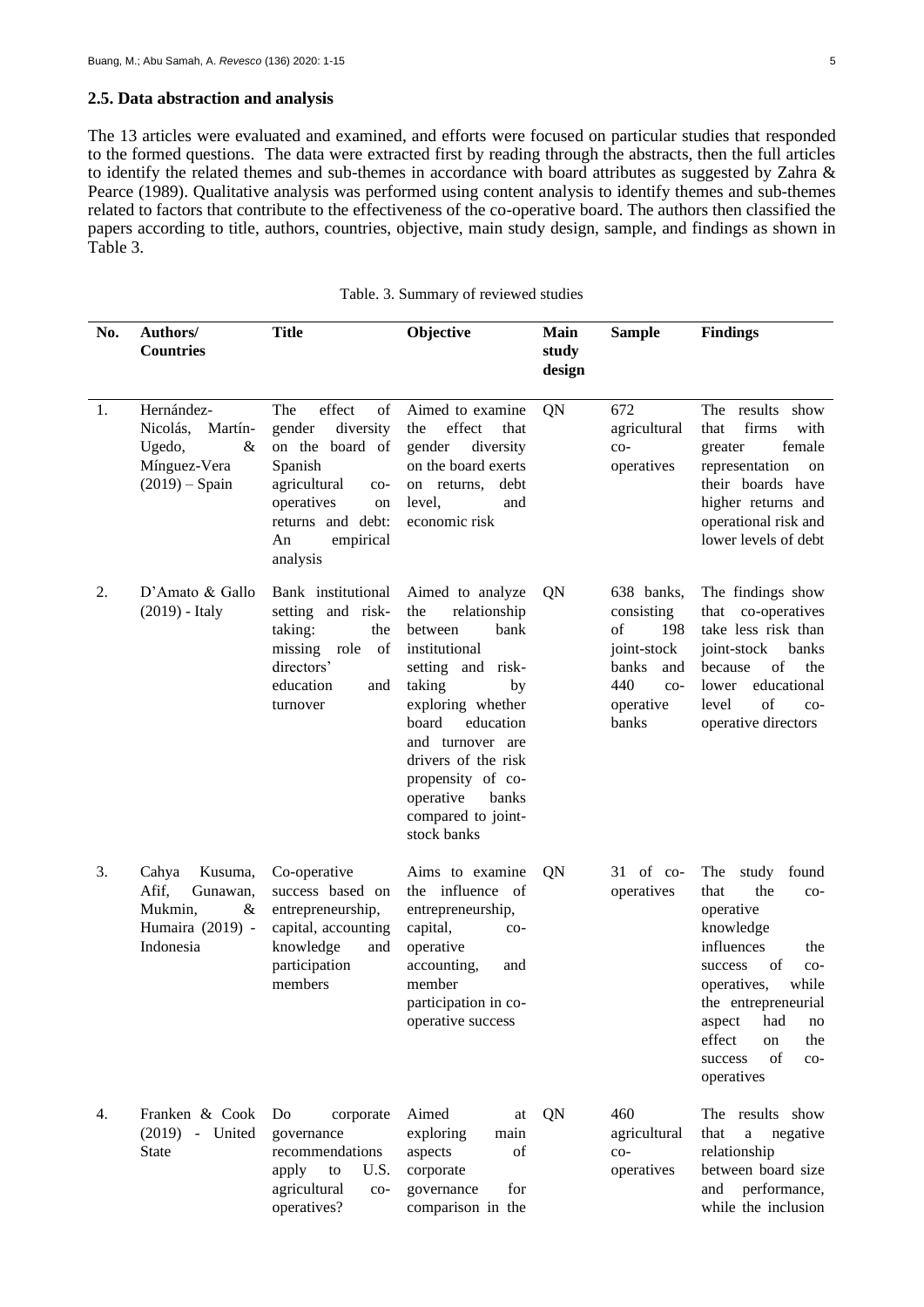|    |                                                           |                                                                                                                                                             | οf<br>the<br>context<br>agricultural<br>$co-$<br>operative                                                                                                                       |    |                                                                                    | of outside directors<br>on the board leads<br>to a better overall<br>performance                                                                                                                                                                                                                                                                           |
|----|-----------------------------------------------------------|-------------------------------------------------------------------------------------------------------------------------------------------------------------|----------------------------------------------------------------------------------------------------------------------------------------------------------------------------------|----|------------------------------------------------------------------------------------|------------------------------------------------------------------------------------------------------------------------------------------------------------------------------------------------------------------------------------------------------------------------------------------------------------------------------------------------------------|
| 5. | Hakelius (2018) -<br>Sweden                               | Understanding the<br>board of Swedish<br>farmer<br>$_{\rm CO-}$<br>operatives - Cases<br>focusing on board<br>composition<br>and<br>interaction<br>patterns | To examine<br>the<br>relationship<br>between<br>board<br>composition<br>and<br>interaction<br>patterns with the<br>performance of co-<br>operatives                              | QL | 13<br>agricultural<br>$co-$<br>operatives                                          | Findings<br>showed<br>that co-operatives<br>benefit from larger<br>board sizes, well-<br>educated<br>and<br>consensus between<br>the directors and<br>the CEO. However,<br>the composition of<br>external directors,<br>long-term<br>the<br>tenure of directors<br>and the frequency<br>of board meetings<br>do not increase the<br>overall<br>performance |
| 6. | Hasan, Azhari, &<br>Abd.<br>Majid<br>$(2018)$ - Indonesia | How efficient and<br>productive are co-<br>operatives<br>in<br>Indonesia?<br>Empirical<br>evidence<br>from<br>data envelopment<br>analysis                  | Aimed<br>at<br>empirically<br>measuring<br>efficiency<br>and<br>productivity of the<br>co-operatives<br>33<br>across<br>provinces<br>nationwide                                  | QN | 150,223<br>$CO-$<br>operatives<br>across<br>33<br>provinces                        | The results<br>show<br>that<br>the<br>productivity of the<br>co-operatives<br>influences<br>by<br>a<br>larger board size                                                                                                                                                                                                                                   |
| 7. | Yamori,<br>Harimaya,<br>&<br>Tomimura (2017)<br>- Japan   | Corporate<br>governance<br>structure<br>and<br>efficiencies of co-<br>operative banks                                                                       | To clarify whether<br>the effect of the<br>governance-related<br>variables on firm<br>performance<br>varies across stock<br>and<br>co-operative<br>banks in Japan                | QN | 526<br>Regional<br>stock bank<br>1,351<br>and<br>Shinkin co-<br>operative<br>banks | Findings<br>showed<br>that a large board<br>size has negative<br>effects<br>on<br>$co-$<br>banks<br>operative<br>while the presence<br>of outside directors<br>has a significant<br>effect on efficiency<br>measures                                                                                                                                       |
| 8. | Chareonwongsak<br>$(2017)$ - Thailand                     | Enhancing<br>board<br>motivation<br>for<br>competitive<br>performance<br>of<br>Thailand's<br>$_{\rm CO-}$<br>operatives                                     | examine<br>To<br>the<br>factors<br>that<br>influence<br>the<br>motivation of co-<br>operative<br>boards<br>of directors and its<br>effect on the co-<br>operative<br>performance | QN | 330<br>$_{\rm CO-}$<br>operatives                                                  | Findings<br>discovered<br>that<br>factors that affect<br>the board member<br>motivation includes<br>board authority and<br>function,<br>understand the co-<br>operative's context,<br>board<br>meeting<br>quality,<br>board<br>members'<br>skill,<br>transparency in the<br>evaluation<br>and<br>compensation<br>setting process and<br>financial          |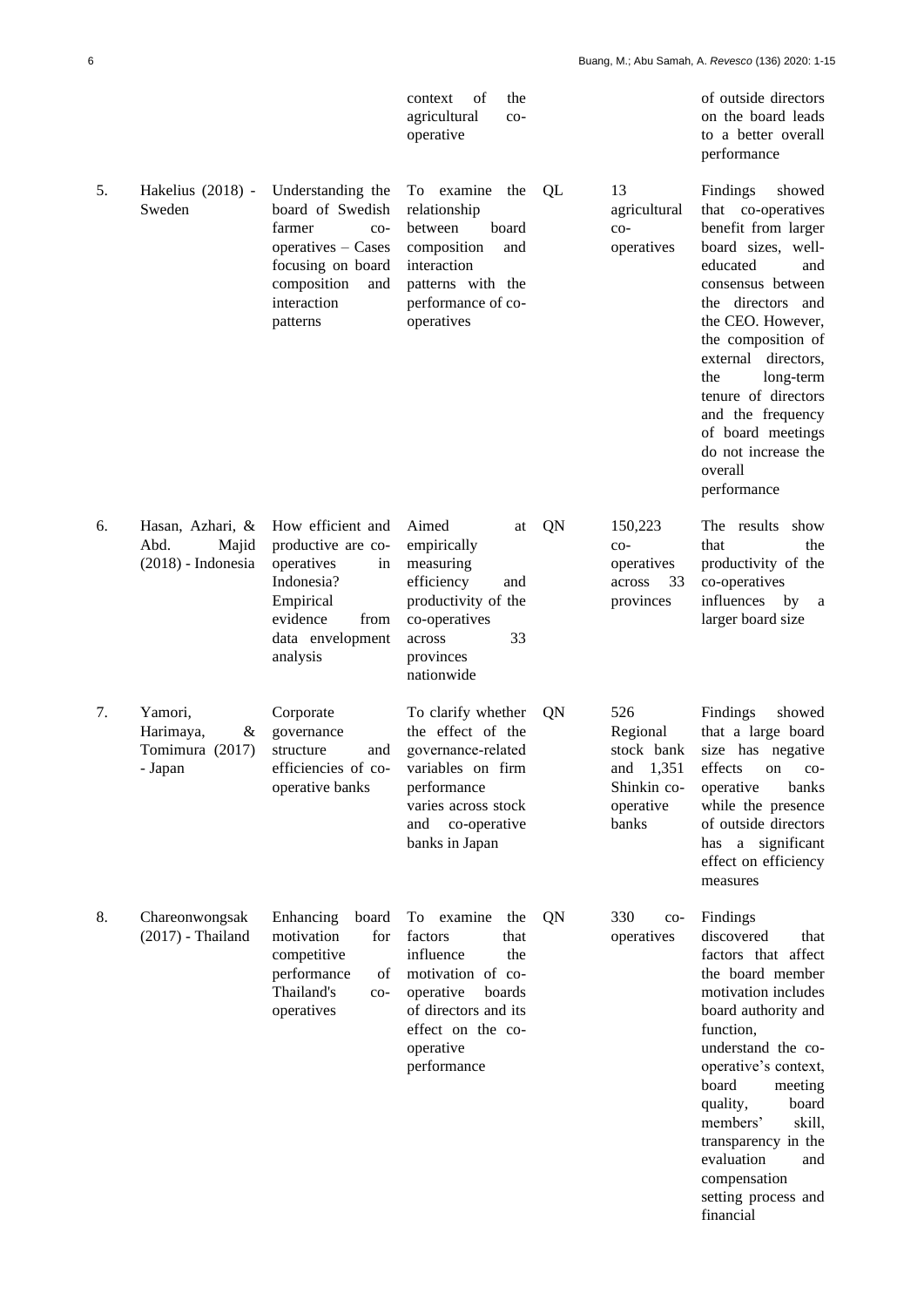# compensation

| 9.  | Choi, Choi, Jang,<br>& Park (2014) -<br>South Korea                               | Does<br>the<br>effectiveness<br>οf<br>board of directors<br>affect<br>firm<br>performance<br>of<br>consumer<br>co-<br>operatives?<br>The<br>case of iCOOP<br>Korea | To examine how<br>effectiveness<br>οf<br>board<br>the<br>influences<br>members'<br>participation<br>and<br>the<br>participation<br>effect<br>has<br>on<br>performance of co-<br>operatives in the<br>case of iCOOP<br>Korea | QN | 30<br>$co-$<br>operatives        | Findings found that<br>the<br>management<br>skills<br>and<br>knowledge of the<br>board do not have a<br>significant<br>effect<br>on the co-operative<br>financial<br>performance                                               |
|-----|-----------------------------------------------------------------------------------|--------------------------------------------------------------------------------------------------------------------------------------------------------------------|-----------------------------------------------------------------------------------------------------------------------------------------------------------------------------------------------------------------------------|----|----------------------------------|--------------------------------------------------------------------------------------------------------------------------------------------------------------------------------------------------------------------------------|
| 10. | Huang, Fu, Liang,<br>Song,<br>&<br>Xu<br>$(2013)$ – China                         | The efficiency of<br>agricultural<br>marketing<br>$_{\rm CO-}$<br>operatives<br>in<br>China's Zhejiang<br>Province                                                 | Aimed<br>to<br>estimates<br>technical,<br>scale,<br>and pure technical<br>efficiencies for the<br>agricultural<br>marketing<br>$co-$<br>operatives<br>in<br>China's Zhejiang<br>Province                                    | QN | 896<br>$CO-$<br>operatives       | The results show<br>that the number of<br>board<br>members<br>negative<br>have<br>a<br>impact<br>on<br>the<br>efficiency of<br>$_{\rm CO}$ -<br>operatives                                                                     |
| 11. | Pozzobon<br>&<br>Zylbersztajn<br>$(2013)$ – Brazil                                | Democratic<br>costs<br>member-<br>in<br>controlled<br>organizations                                                                                                | To examine the<br>effect of costs of<br>democratic control<br>the<br>on<br>competitiveness of<br>traditional<br>agricultural<br>$_{\rm CO-}$<br>operatives                                                                  | QL | 12<br>$_{\rm CO-}$<br>operatives | Findings show that<br>the larger the board<br>directors,<br>of<br>the<br>higher the direct<br>democratic                                                                                                                       |
| 12. | Rosairo,<br>Lyne,<br>Martin, & Moore<br>(2012) - Sri Lanka                        | affecting<br>Factors<br>the performance of<br>farmer companies<br>Sri<br>Lanka:<br>in<br>Lessons<br>for<br>farmer-owned<br>marketing firms                         | To examines how<br>institutional,<br>the<br>and<br>group,<br>management<br>of<br>characteristics<br>these<br>farmer<br>affect<br>companies<br>their performance                                                             | QL | farmer<br>6<br>companies         | The results indicate<br>there<br>that<br>$\overline{1}$<br><sub>a</sub><br>positive correlation<br>financial<br>between<br>performance<br>and<br>governance<br>arrangements<br>including<br>conducting<br>the<br>board meeting |
| 13. | Azadi,<br>Hosseininia,<br>Zarafshani,<br>Heydari,<br>&<br>Witlox (2010) -<br>Iran | Factors<br>influencing<br>the<br>success of animal<br>husbandry<br>$_{\rm CO-}$<br>operatives: A case<br>study<br>in<br>Southwest Iran                             | Aimed to identify<br>the<br>factors<br>influencing<br>the<br>success of animal<br>husbandry<br>$CO-$<br>operatives<br>in<br>Southwest Iran                                                                                  | QN | 95<br>$co-$<br>operatives        | Findings<br>shows<br>technical<br>that<br>knowledge<br>and<br>interest<br>is<br>an<br>essential individual<br>variable that<br>has<br>impact on the co-<br>performance<br>success                                              |

Note: QN : Quantitative; QL: Qualitative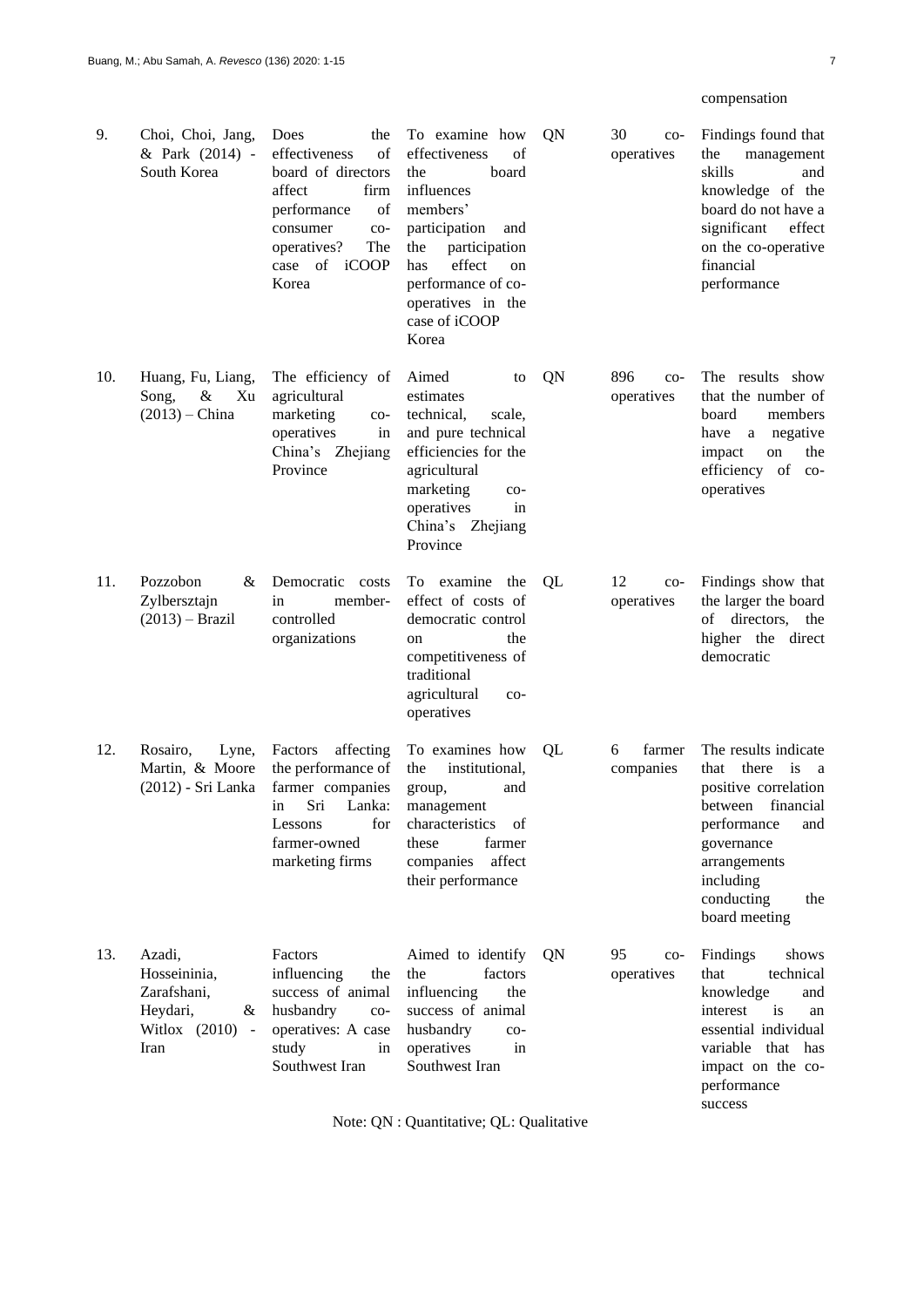#### **3. Result and discussion**

The review resulted in four main themes and 12 sub-themes related to co-operative board. The four main themes are board composition (two sub-themes), board characteristics (five sub-themes), board structure (one sub-themes) and board process (four sub-themes) as shown in Table 2.

A total of eight studies focused on examining the factors that influence the effectiveness of the cooperative board in the context of Asian countries (Azadi, Hosseininia, Zarafshani, Heydari, & Witlox, 2010; Cahya Kusuma et al., 2019; Chareonwongsak, 2017; Choi et al., 2014; Hasan, Azhari, & Abd. Majid, 2018; Huang et al., 2013; Rosairo, Lyne, Martin, & Moore, 2012; Yamori et al., 2017). Meanwhile, in the European countries, three studies, i.e., Spain, Italy and Sweden (D'Amato & Gallo, 2019; Hakelius, 2018; Hernández-Nicolás et al., 2019), and two studies represent continental American, namely Unites State of America and Brazil, explicated the factors leading to the effectiveness of the co-operative board (Franken & Cook, 2019; Pozzobon & Zylbersztajn, 2013).

In comparison, 10 studies used a quantitative approach while the other three studies used qualitative analytical approaches. In relation to the published years, four papers were published in 2019, two studies were published in 2018, 2017 and 2013, one research was conducted in 2010, 2012 and 2014 and no publications were released in 2011, 2015 and 2016 (Figure 2). Based on the findings, the overall results indicate that the studies related to the factors influencing the co-operative board effectiveness are still limited and inadequate. The possible reasons for the limited numbers of these studies because the co-operative form is usually regarded as less efficient economically as compared to the investor-owned firm (Porter and Scully, 1987; Toms, 2012) and it is too focusing on social contributions that indirectly affect its profits (Levi and Davis, 2008). Furthermore, the co-operative is also known as the social enterprise (Defourny and Nyssens, 2008), thus, the ultimate objective is to create social value rather than profit. Therefore, co-operative platform is seen as irrelevant and play a minor role when compared to the investor-owned firm.



Figure. 2. Number of articles published by year

## **3.1. Factors influencing co-operative board effectiveness**

This section concentrates on the factors affecting the co-operative board's effectiveness consisting of board composition, board characteristics, board structure and board process.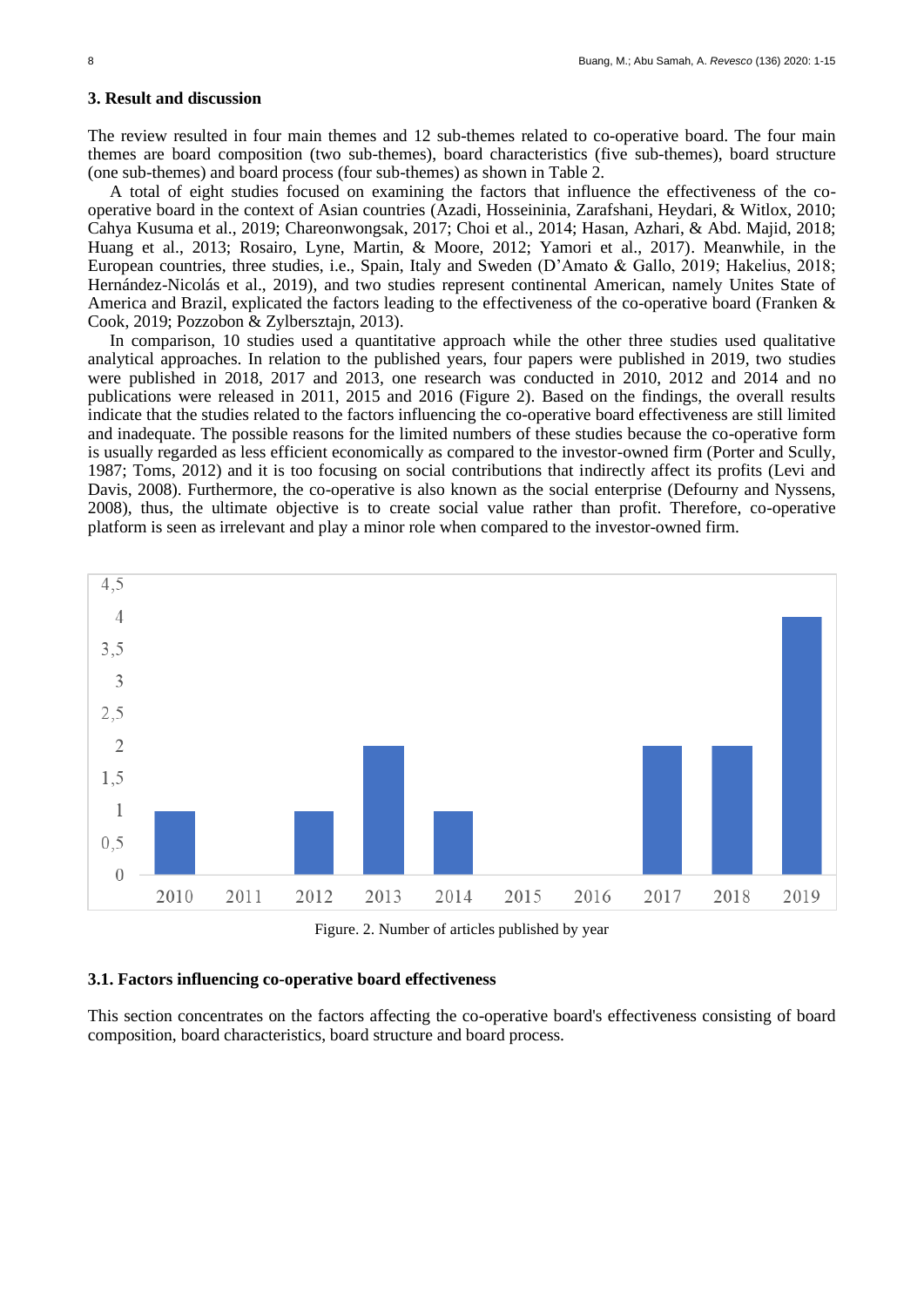|     | Authors/                                                                        |              | Board<br>Board<br>composition<br>characteristics                                |              |              |              | Board           |              |                             |              | Board        |                                                 |                                                             |
|-----|---------------------------------------------------------------------------------|--------------|---------------------------------------------------------------------------------|--------------|--------------|--------------|-----------------|--------------|-----------------------------|--------------|--------------|-------------------------------------------------|-------------------------------------------------------------|
|     | Countries                                                                       | <b>BS</b>    | $\mathbf O$                                                                     | G            | ${\bf E}$    | KS           | $\mathbf T$     |              | structure<br>${\rm FM}$     | $\mathbf C$  | Process      | MQ                                              | CM                                                          |
| 1.  | Hernández-Nicolás,<br>Martín-Ugedo,<br>$\&$<br>Mínguez-Vera (2019)<br>$-$ Spain |              |                                                                                 | $\checkmark$ |              |              |                 | A            |                             |              | $\mathbf{A}$ |                                                 |                                                             |
| 2.  | $D'Amato \&$<br>Gallo<br>$(2019)$ - Italy                                       |              |                                                                                 |              | $\checkmark$ |              |                 |              |                             |              |              |                                                 |                                                             |
| 3.  | Cahya Kusuma, Afif,<br>Gunawan, Mukmin,<br>& Humaira (2019) -<br>Indonesia      |              |                                                                                 |              |              | $\checkmark$ |                 | $\checkmark$ |                             |              |              |                                                 |                                                             |
| 4.  | Cook<br>Franken<br>$\&$<br>(2019) - United State                                | $\checkmark$ | $\checkmark$                                                                    |              |              |              |                 |              |                             |              |              |                                                 |                                                             |
| 5.  | Hakelius<br>$(2018) -$<br>Sweden                                                | $\sqrt{ }$   | $\checkmark$                                                                    |              | $\checkmark$ |              | $\checkmark$    | $\checkmark$ | $\checkmark$                | $\checkmark$ |              |                                                 |                                                             |
| 6.  | Hasan,<br>Azhari,<br>$\&$<br>Abd. Majid (2018) -<br>Indonesia                   | $\checkmark$ |                                                                                 |              |              |              |                 |              |                             |              |              |                                                 |                                                             |
| 7.  | Harimaya,<br>Yamori,<br>& Tomimura (2017) -<br>Japan                            | $\checkmark$ | $\sqrt{ }$                                                                      |              |              |              |                 |              |                             |              |              |                                                 |                                                             |
| 8.  | Chareonwongsak<br>$(2017)$ - Thailand                                           |              |                                                                                 |              |              | $\checkmark$ |                 | $\checkmark$ |                             |              | $\checkmark$ | $\sqrt{}$                                       |                                                             |
| 9.  | Choi, Choi, Jang, &<br>Park (2014) - South<br>Korea                             |              |                                                                                 |              |              | $\checkmark$ |                 |              |                             |              |              |                                                 |                                                             |
| 10. | Huang, Fu, Liang,<br>Song, & Xu (2013) -<br>China                               | $\checkmark$ |                                                                                 |              |              |              |                 |              |                             |              |              |                                                 |                                                             |
| 11. | Pozzobon<br>& $\sqrt{ }$<br>Zylbersztajn $(2013)$ –<br><b>Brazil</b>            |              |                                                                                 |              |              |              |                 |              |                             |              |              |                                                 |                                                             |
| 12. | Rosairo,<br>Lyne,<br>Martin,<br>$\&$<br>Moore<br>(2012) - Sri Lanka             |              |                                                                                 |              |              |              |                 |              |                             |              |              |                                                 | ✓                                                           |
| 13. | Azadi,<br>Hosseininia,<br>Zarafshani, Heydari,<br>& Witlox (2010) -<br>Iran     |              |                                                                                 |              |              | $\sqrt{}$    |                 | $\sqrt{}$    |                             |              |              |                                                 |                                                             |
|     | Board composition                                                               |              | Board characteristics                                                           |              |              |              | Board structure |              |                             |              |              | Board process                                   |                                                             |
|     | $BS = Board size$<br>$O = Outsider$                                             |              | $G =$ Gender<br>$E = Education$<br>$KS =$ Knowledge and skills<br>$T = T$ enure |              |              |              |                 |              | $F =$ Frequency of meetings |              |              | directors and the CEO<br>$MQ = Meeting$ quality | $C =$ Consensus between the<br>$A =$ Authority and function |

 $A =$  Attitudes

 $CM =$ Conducting meeting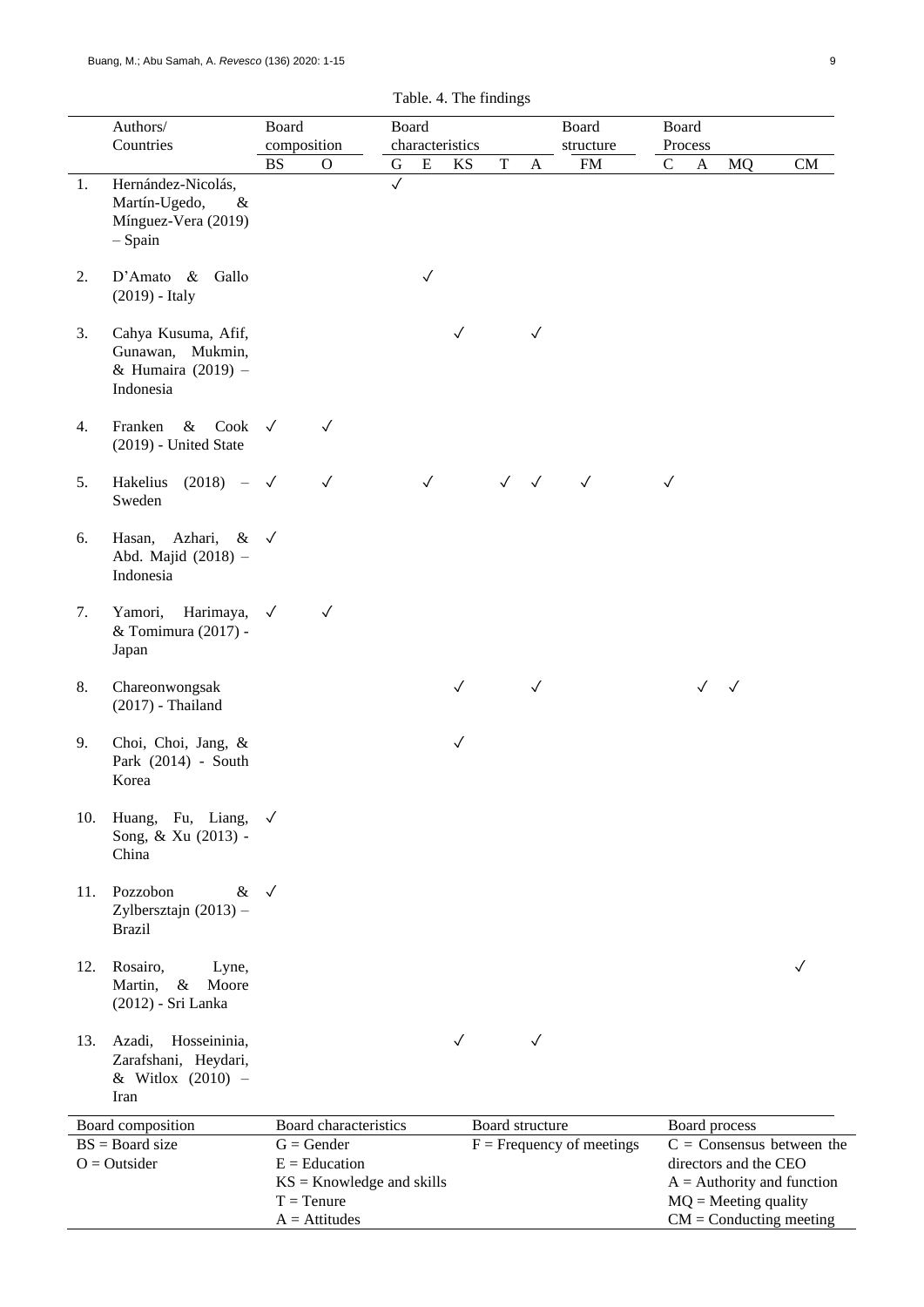#### **3.1.1. Board composition**

A total of six out of 13 studies highlighted the variables that are linked to board composition that affect the board effectiveness. The most common board composition variables are board size (six studies) while four studies found that the effectiveness of the co-operative board depended on the composition of the outsider board member (Table 4).

Efforts to determine optimal board size is generally contradictory (Wijethilake, Ekanayake, & Perera, 2015) either large (Hillman, Withers, & Collins, 2009; Judge & Zeithaml, 1992; Pfeffer & Salancik, 1978) or small board size (Golden & Zajac, 2001; Goodstein, Gautam, & Boeker, 1994). Franken & Cook (2019) pointed out that the optimal board size was driven by the size of the co-operative. From the point of view of resource dependency theory, a larger board may be preferred because it can contribute to diversified knowledge and skills (Forbes & Milliken, 1999; Zahra & Pearce, 1989) and greater external linkages (Goodstein et al., 1994). This is supported based on data obtained from a sample of 13 Swedish agricultural co-operatives, a study conducted by Hakelius (2018) found that the board size of high-performance cooperatives was larger (up to 12 directors) than that of low-performing co-operatives (9 directors). In a similar vein, Hasan et al. (2018) in measuring the efficiency and productivity of Indonesian co-operative proposed that the co-operatives should consider merging few small sizes of co-operatives to enlarge the board size.

Nevertheless, a number of counter-arguments regarding maintaining a large board size, as it is seen hindering effectiveness and efficiency of the firm's decision-making process (Wijethilake et al., 2015). This is because when board size passes a certain threshold, it may begin to adversely affect the performance of the firm (Geoffrey Kistruck, 2006). For instance, using the dataset of 896 marketing co-operatives in the province of Zhejiang, Huang et al. (2013) discovered that more board members do not increase the performance of co-operatives as supported by Yamori et al. (2017) in their study when measuring the impact of a large number of board members among Japanese co-operatives. Furthermore, an empirical study performed by Franken & Cook (2019) found that when the board decreases its size, the average ROA rises by about 6 per cent when assessing the overall efficiency of the U.S. agricultural co-operative. Besides that, Pozzobon & Zylbersztajn (2013) also proposed that the efficiency of the co-operative board can be improved with a proper board seat consisting of the producer of marginal and main products based on their study of the Brazilian agricultural co-operative's competitiveness.

Another aspect that has been highlighted affecting the board effectiveness is the presence of the outsider director in the co-operative board. According to Franken & Cook (2019), the inclusion of external directors, especially those with industry experience, leads to better overall performance that indirectly improves the effectiveness, which is also supported by Yamori et al. (2017) in the context of Japanese co-operative banks. Yamori and colleague claimed that the presence of outside directors as a means of improving co-operative governance, for example, when the board meetings involve external directors, it tends to stay on the topic and bring objectivity to the board (Dunn, Crooks, Frederick, Kennedy, & Wadsworth, 2002). In contrast, Hakelius (2018) found that composition of outside directors among the Swedish farmer co-operatives do not improve the overall performance because they existence are only useful in terms of bringing "fresh eyes" and to avoid politically influenced during decisions making in the boardroom.

## **3.1.2. Board characteristics**

The findings of this study also discovered that a total of seven studies focused on the board characteristics. Five sub-themes emerged under this theme, namely gender, education, knowledge and skills, tenure and attitudes. Four studies have shown that the co-operative board knowledge and skills affect their effectiveness, while another two studies reported that education among the board members serve as an essential element that develops and enhance the role of the co-operative board. Four studies mentioned the attitudes of the co-operative board reflecting personality characteristics which are referred to as the unseen structure and mechanism within an individual (Hogan, 2004), and two additional studies described the cooperative board demographic characteristics, namely gender and tenure (Table 2).

Several studies stated that the effectiveness of the co-operative board relied on the knowledge and skills of the members (Azadi et al., 2010; Cahya Kusuma et al., 2019; Chareonwongsak, 2017; Choi et al., 2014). In Indonesia, the board accounting knowledge is an important variable in determining the success of the cooperative (Cahya Kusuma et al., 2019) and recruiting board members with knowledge and skills is essential in Thailand and one way to enhance their skills is by encouraging them to attend the co-operative development seminars (Chareonwongsak, 2017). Furthermore, based on the study conducted by Azadi et al. (2010), they explicitly pointed out the significance of technical knowledge that influences the performance of animal husbandry co-operatives in Southwest Iran in meeting the requirement of Iranian agricultural sector (Amini & Ramezani, 2008). Although knowledge and skills improve the function of the board against cooperative performance, yet Choi et al. (2014) discovered that this advantage does not encourage members to participate in co-operative activities.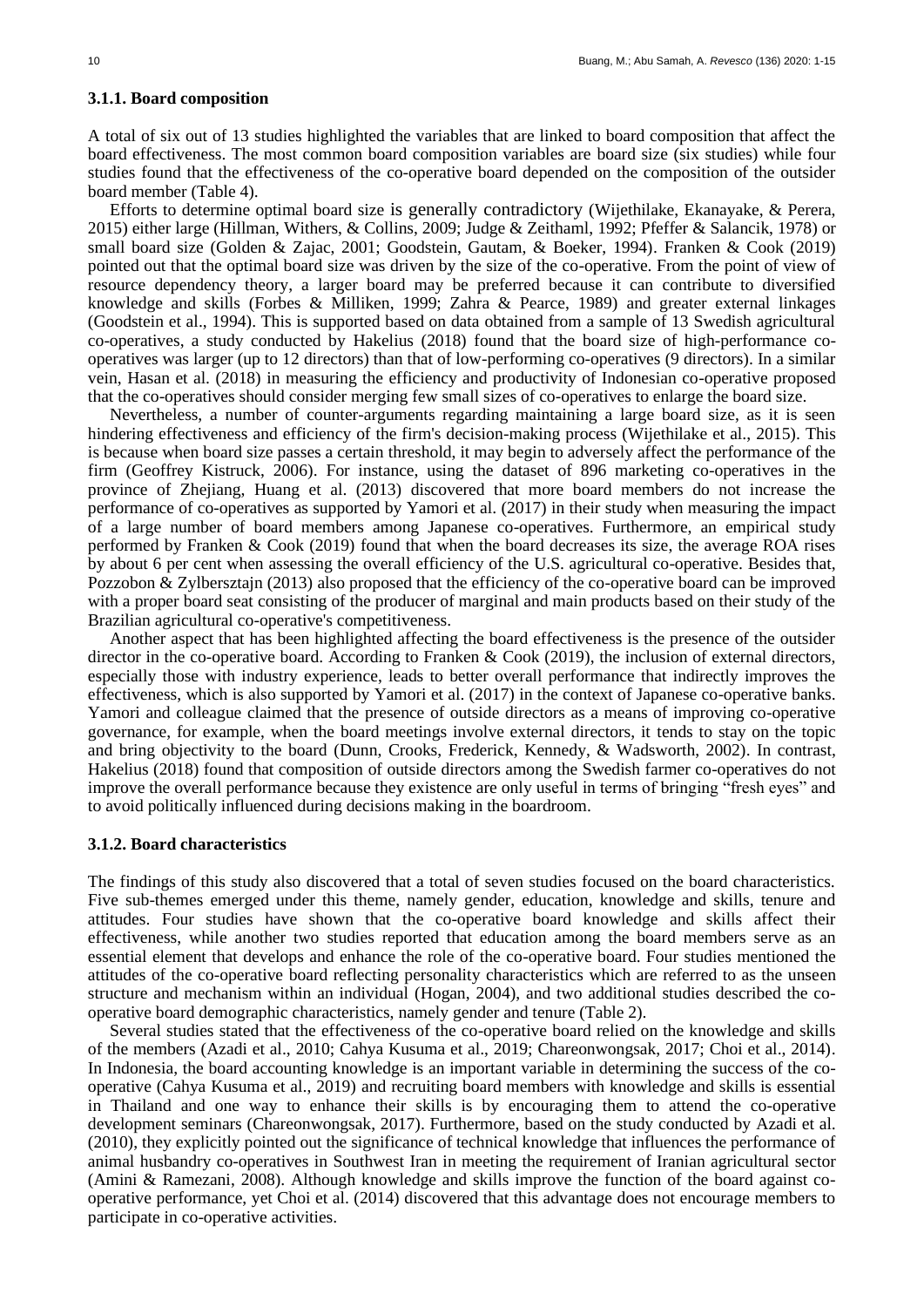In terms of attitudes, Azadi et al. (2010) found that interest is an essential individual variable that has a major impact on the co-operative board behavior in improving their technical knowledge and understanding of the co-operative concept. Besides that, in their research on the successful co-operative in the City of Bogor, Cahya Kusuma et al. (2019) discovered that the entrepreneurial aspect, which tests the mental activity of the members of the board, had no impact on the performance of the co-operatives. Likewise, Chareonwongsak (2017) also highlighted another board members mental behavior, namely transparency in the evaluation process that is found to influence board member motivation, which comes under instrumentality (Vroom, 1964). Besides that, commitment is another positive personality trait of the effective board (Wan Yusoff, 2010), and Hakelius (2018) found this characteristic to be more prominent in the highperformance co-operative which is measured based on their engagement and activeness.

In addition, Hernández and Hakelius (2018) further explore the board characteristics in term of demographic. Hernández-Nicolás et al. (2019) in their study focuses on gender diversity on the boards of Spanish agricultural co-operatives particularly on women representative in the boardroom. They discovered that women participation on the board shows to improve co-operative returns. This result could be due to different perspective, experiences and, unique styles of work (Daily & Dalton, 2003; Hillman, Cannella Jr, & Harris, 2002). In addition, in her analysis on the tenure on the board, Hakelius (2018) found that there are inconclusive results that indicate a long-term tenure of directors have an effect on the overall efficiency of co-operatives. This is because the chairmen were the only directors examined in the study, and due to relations with the manager (Holmström, 1999), they may not be able to effectively carry out the monitoring role.

#### **3.1.3. Board structure**

Based on the results as shown in Table 4, it describes only one variable of board structure has been investigated in examining the board effectiveness. In her research, Hakelius (2018) measured the structure of the board based on the frequency of board meetings. In the literature on corporate governance, it has been hypothesized that frequent board meetings contribute to better overall performance on markets and the organization internally (Jackling & Johl, 2009; Uzun, Szewczyk, & Varma, 2004; Vafeas, 1999). Whereas, Hakelius discovered that there is no evidence to support this hypothesis among the Swedish agricultural cooperatives. She argued that the frequency of board meetings is intended to resolve the shortcomings of management traits of board members due to the members being elected from among those local community leaders and farmers.

#### **3.1.4. Board process**

A total of four sub-themes emerged under the board process with one study for each sub-theme, namely consensus between directors and CEO, board authority and function, board meeting quality and conducting of the board meeting (Table 4).

The degree of consensus between directors and the CEO was highlighted to determine the degree of effective board work and the finding indicates that the high level of consensus is linked to the co-operative performance (Hakelius, 2018). In order to avoid resource-wasting conflicts (Cook & Burress, 2013) and to protect the interests of members (Cornforth, 2004), it is crucial to establish a balanced power between the board and the CEO.

Meanwhile, Chareonwongsak (2017) found in his study in the context of Thailand that board member expectancy is one of the factors influencing board motivation which indirectly leads to co-operative success. According to expectancy theory (Vroom, 1964), expectancy is defined as the assumption that one's behavior would result in the achievement of desired outcomes and in this study, board expectancy is evaluated on the basis of board authority and function. In order to foster board effectiveness through board authority and operation, Chareonwongsak suggested that the co-operatives should concentrate on developing awareness and understanding about the principles and guidelines of good co-operative governance as well as recognize the roles and responsibilities of the members of the co-operative board.

Additionally, Chareonwongsak (2017) also discovered in his study that from the viewpoint of expectancy, the quality of board meetings has an impact on board motivation. This feature reflects the board process as it addresses how to manage board meetings (Cornforth, 2001). Chareonwongsak assessed the quality of the board meeting based on the degree to which the agenda meeting relates to specific issues and is just for information purposes.

In addition, a study by Rosairo et al. (2012) focused on the Sri Lankan farmer companies that adopted a mixture of traditional marketing co-operatives and investor-owned company structures have found the internal factors that influence the company success. One of the factors is the transparency and accountability of the governance arrangements that include how to execute the board meeting. In their study, there is a strong connection between good financial results and board meetings arrangements, such as access to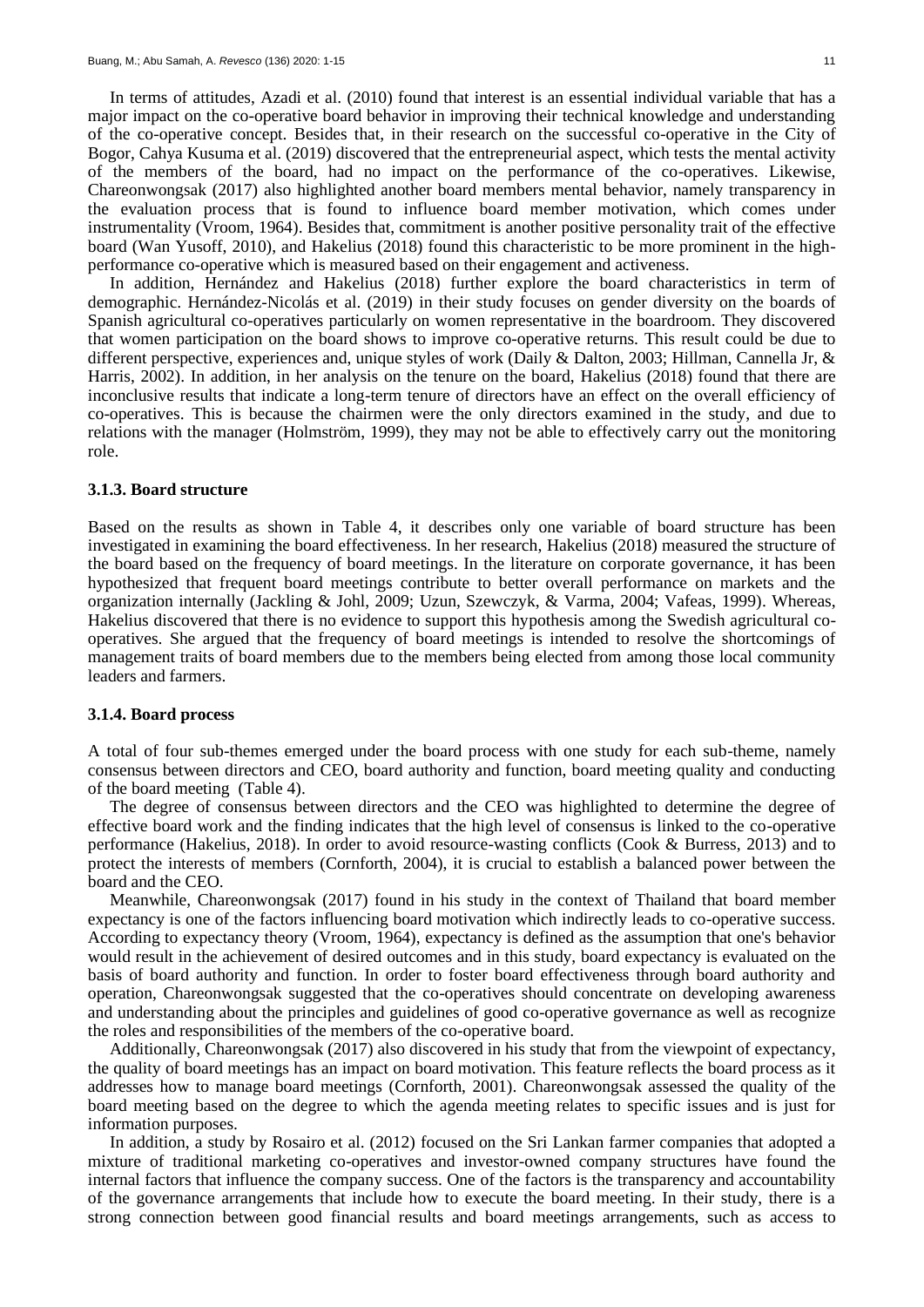minutes of board meetings, sufficient notification of the meetings and timely information, and setting the agenda for board meetings. This finding is consistent with Chaves, Soler, & Sajardo (2008) definition of good co-operative governance where good governance is to achieve the maximum level of economic performance compatible with the preservation or growth of the co-operative identity, in particular, maintaining the democratic decision-making principles.

Based on the findings shown in Table 4, it demonstrates that board characteristics are the most observed variables in the articles examined, with a total of seven studies covering five sub-themes, namely gender, education, skills and skills, tenure and attitudes. Meanwhile, six studies have highlighted the variables under the board composition cluster that explicitly addressed the influence of board size and outsider board member membership. The third category is board process involving three studies concerning the decisionmaking related activities and style of the board with four sub-themes emerged, and only one study assessed the structure of the board based on the frequency of board meetings.

In summary, similar principles of corporate governance have been implemented from a co-operative viewpoint (Hakelius, 2018), and the usage of these principles has been the in non-profit literature since 1984 (Friedman & Miles, 2006). Nevertheless, there is a slight difference in co-operative governance compared to corporate governance (Saleh & Hamzah, 2017), because co-operative boards serve as the supervisor of management and the guardian of the democratic rights of their membership (Berge, Caldwell, & Mount, 2016).

#### **4. Conclusion**

This systematic review highlighted the pattern of existing studies in understanding the co-operative board based on the articles that have been published during the past ten years. This study also attempts to identify factors that influence the effectiveness of the board that contributes to co-operative performance. After reviewing the aforementioned literature concerning the co-operative board, the overall results indicate that the studies are still inadequate, as illustrated in Figure 2. In the context of Malaysia, Intan Waheedah Othman et al. (2013) pointed out that the literature on governance involving the co-operative organizations are still at an early stage in Malaysia and are very limited compared to the literature on corporate governance for public listed companies. Thus, this opens a new avenue for an empirical study on the co-operative board as the results indicated that the studies are still inadequate.

Furthermore, within the timeline of the reviews, previous scholars have discovered various factors that affect co-operative board effectiveness. Based on the systematic reviews performed, the authors have identified 12 factors that can be grouped into four main categories, namely board composition, board characteristics, board structure and board process. However, most of the studies pay more attention to examining the impact of board characteristics (seven studies), as shown in Table 3.

According to Daily, Dalton, and Cannella (2003), any advance in the research of board effectiveness demands of new fields of investigation. Thus, an exploration of new fields is needed such as from the perspective of the resource provision role of directors (Johnson, Daily, and Ellstrand, 1996), which suits the Resource Dependence Theory (Pfeffer and Salancik, 1978). Pfeffer and Salancik (1978) pointed out that the resource provision role of directors is to provide various resources to the organization concerning of any features, skills, or advantages that could be considered useful for the firm's operations. Hillman and Dalziel (2003) adopted this concept and introduced board capital as the main antecedent of the board's provision of resources which encompassing of human and social capital that linked to firm performance.

Human capital is refers to the director's knowledge, skills and abilities (Crook, Todd, Combs, Woehr, & Ketchen, 2011; Khanna, Jones, & Boivie, 2014; G. J. Nicholson, 2004), which can be differentiated into two categories namely general and specific human capital (Becker, 1975). General human capital is defined as a set of knowledge and skills to perform generic tasks (Vourvachaki, Slobodyan, & Jerbashian, 2015) which can be applied in different contexts (Rauch & Rijsdijk, 2013). Meanwhile, specific human capital is refers to a set of skills to enable highly specialized tasks to be performed (Vourvachaki et al., 2015) and valuable only in occupations that require skills similar to the current one (Gathmann & Schönberg, 2007).

There are few studies in this review that have highlighted human capital elements such as accounting knowledge (Cahya Kusuma et al., 2019; Choi et al., 2014) and understanding the concept and knowledge of the co-operative (Azadi et al., 2010; Chareonwongsak, 2017), which can be identified as general human capital. On the other hands, Azadi et al. (2010) has discussed specific human capital which focuses on the importance of technical knowledge. Therefore, this is another field of concentration which has the potential to be explored in depth.

Nevertheless, the 13 articles examined do not discuss the social capital among the members of the board that may contribute to the effectiveness of the board. Social capital refers to the relations of the directors that are embedded in the social network (Haynes & Hillman, 2010), and previous studies have pointed out that the board members social capital played an important role in a greater impact on performance (e.g. Barroso-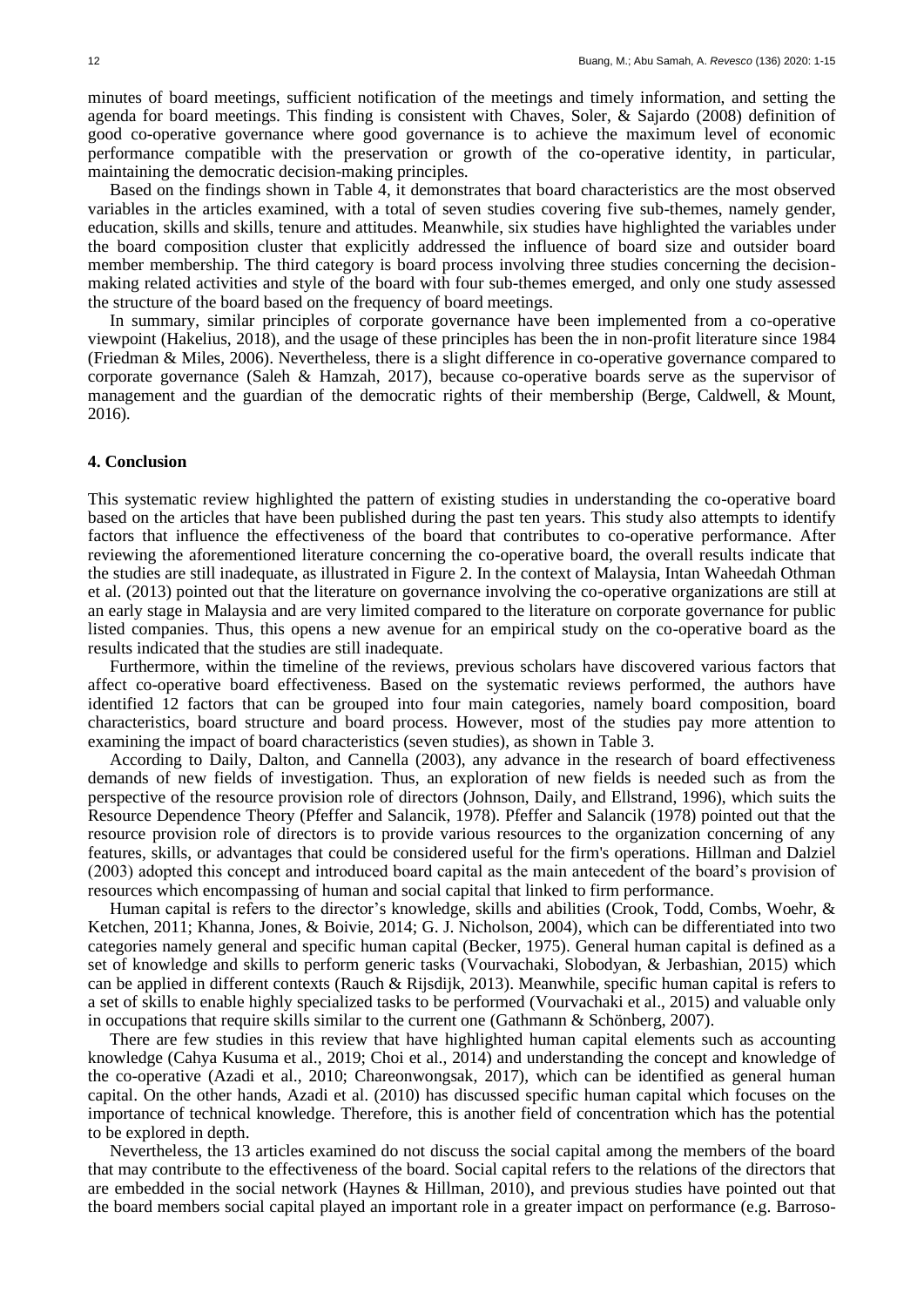Therefore, to take advantage of the findings from this review, future studies should consider focusing on the perspective of resource provision role of the directors comprising of human and social capital and its impact on board effectiveness as it has not yet been explored. By understanding this concept, it will provide new insight into co-operative context by considering the impact of the co-operative board's resource provision role as to strengthen its strategic roles as the third-largest contributor sector to the economy.

## **5. References**

- Amini, A. M., & Ramezani, M. (2008) Investigating the Success Factors of Poultry Growers' Cooperatives in Iran's Western Provinces. *World Applied Sciences Journal*, *5*(1), pp. 81–87.
- Azadi, H., Hosseininia, G., Zarafshani, K., Heydari, A., & Witlox, F. (2010) Factors influencing the success of animal husbandry cooperatives: A case study in Southwest Iran. *Journal of Agriculture and Rural Development in the Tropics and Subtropics*, *111*(2), pp. 89–99.
- Barroso-Castro, C., Villegas-Periñan, M. del M., & Casillas-Bueno, J. C. (2016) How boards' internal and external social capital interact to affect firm performance. *Strategic Organization*, *14*(1), 6–31. [https://doi.org/10.1177/1476127015604799.](https://doi.org/10.1177/1476127015604799)
- Becker, G. S. (1975) *Human capital: a theoretical and empirical analysis*. New York: National Bureau of Economic Research.
- Berge, S., Caldwell, W., & Mount, P. (2016) Governance of Nine Ontario Food Co‐Operatives. *Annals of Public and Cooperative Economics*, *87*(3), pp. 457–474.
- Bijman, J., Hendrikse, G., & van Oijen, A. (2013) Accommodating two worlds in one organisation: Changing board models in agricultural cooperatives. *Managerial and Decision Economics*, *34*(3–5), pp. 204–217. [https://doi.org/10.1002/mde.2584.](https://doi.org/10.1002/mde.2584)
- Bradshaw, P., Murray, V., & Wolpin, J. (1992) Do nonprofit boards make a difference? An exploration of the relationships among board structure, process, and effectiveness. *Nonprofit and Voluntary Sector Quarterly*, *21*(3), pp. 227–249.
- Cahya Kusuma, I., Afif, M. N., Gunawan, R., Mukmin, N., & Humaira, M. A. (2019) Cooperative Success Based On Entrepreneurship, Capital, Accounting Knowledge And Participation Members. *International Journal Of Scientific & Technology Research*, *8*(10).
- Chareonwongsak, K. (2017) Enhancing board motivation for competitive performance of Thailand's co-operatives. *Journal of Co-Operative Organization and Management*, *5*(1), pp. 1–13. [https://doi.org/10.1016/j.jcom.2017.01.001.](https://doi.org/10.1016/j.jcom.2017.01.001)
- Chaves, R., Soler, F., & Sajardo, A. (2008) Co-operative Governance: the case of Spanish Credit Co-operatives. *Journal of Co-Operative Studies*, *41*(2), pp. 30–37.
- Choi, E., Choi, W., Jang, S., & Park, S. (2014) Does the effectiveness of board of directors affect firm performance of consumer co-operatives? The case of iCOOP Korea. *Annals of Public and Cooperative Economics*, *85*(3), pp. 371– [https://doi.org/10.1111/apce.12046.](https://doi.org/10.1111/apce.12046)
- Cook, M. L., & Burress, M. J. (2013) The impact of CEO tenure on cooperative governance. *Managerial and Decision Economics*, *34*(3–5), pp. 218–229[. https://doi.org/10.1002/mde.2585.](https://doi.org/10.1002/mde.2585)
- Cornforth, C. (2001) What makes boards effective? An examination of the relationships between board inputs, structures, processes and effectiveness in non-profit organisations. In *Corporate Governance: An International Review* (Vol. 9, pp. 217–227). [https://doi.org/10.1111/1467-8683.00249.](https://doi.org/10.1111/1467-8683.00249)
- Cornforth, C. (2004) The Governance of cooperatives and mutual associations: A paradox perspective. *Annals of Public and Cooperative Economics*, *75*(1), pp. 11–32. [https://doi.org/10.1111/j.1467-8292.2004.00241.x.](https://doi.org/10.1111/j.1467-8292.2004.00241.x)
- Coulson‐Thomas, C. (1992) Developing competent directors and effective boards. *Journal of Management Development*.
- Crook, T. R., Todd, S. Y., Combs, J. G., Woehr, D. J., & Ketchen, D. J. (2011) Does human capital matter? a metaanalysis of the relationship between human capital and firm performance. *Journal of Applied Psychology*, *96*(3), pp. 443–456. [https://doi.org/10.1037/a0022147.](https://doi.org/10.1037/a0022147)
- D'Amato, A., & Gallo, A. (2019) Bank institutional setting and risk-taking: the missing role of directors' education and turnover. *Corporate Governance (Bingley)*, *19*(4), pp. 774–805. [https://doi.org/10.1108/CG-01-2019-0013.](https://doi.org/10.1108/CG-01-2019-0013)
- Daily, C. M., & Dalton, D. R. (2003) Women in the boardroom: A business imperative. *Journal of Business Strategy*.
- Dalton, D. R., Daily, C. M., Ellstrand, A. E., & Johnson, J. L. (1998) Meta-analytic reviews of board composition, leadership structure, and financial performance. *Strategic Management Journal*, *19*(3), pp. 269–290. [https://doi.org/10.1002/\(sici\)1097-0266\(199803\)19:3<269::aid-smj950>3.0.co;2-k.](https://doi.org/10.1002/(sici)1097-0266(199803)19:3%3c269::aid-smj950%3e3.0.co;2-k)
- Dunn, J. R., Crooks, A. C., Frederick, D. A., Kennedy, T. L., & Wadsworth, J. J. (2002) Agricultural cooperatives in the 21st century. United States Department of Agriculture, Rural Business-Cooperative Service, Cooperative Information Report 60.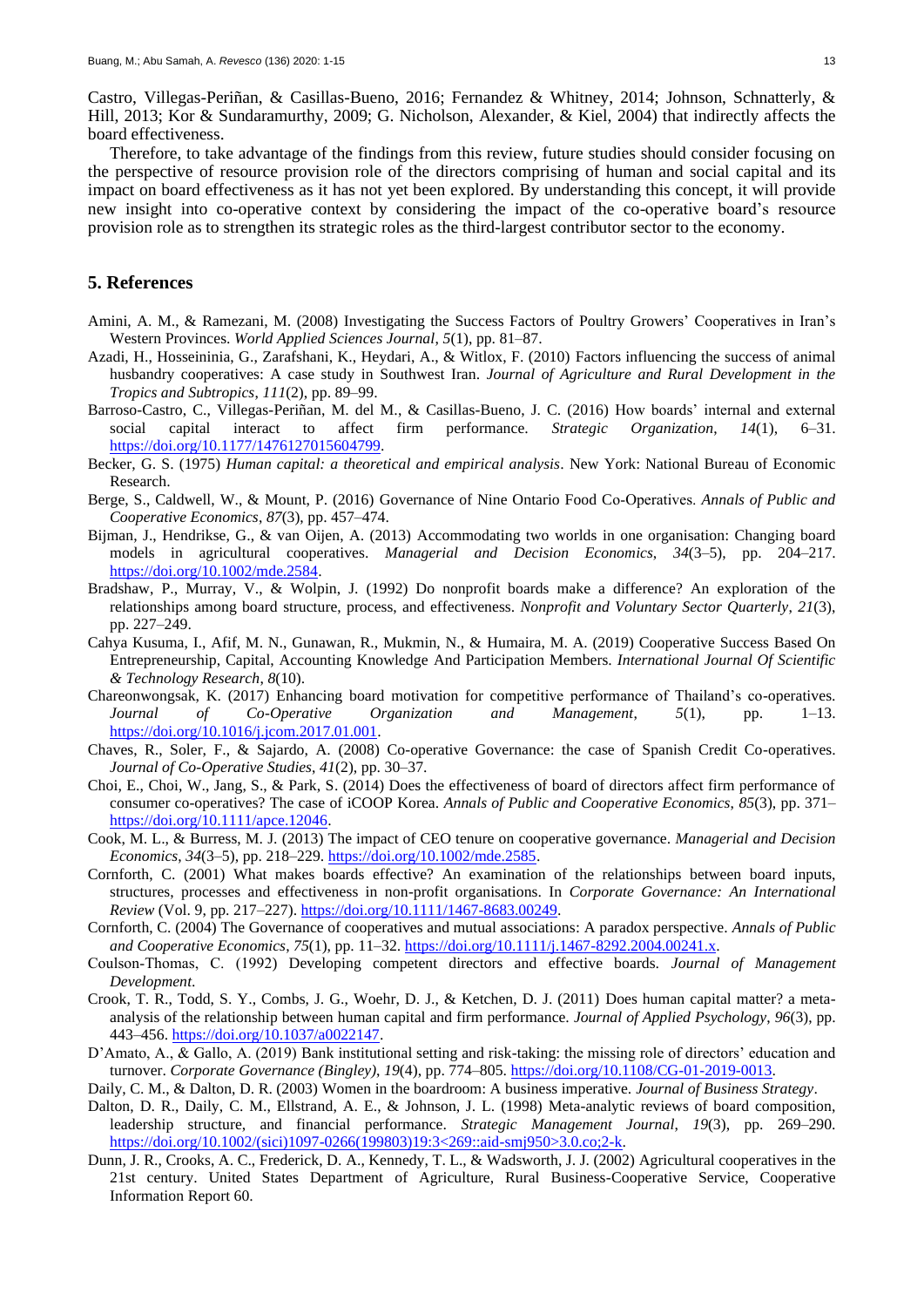- Fernandez, D., & Whitney, G. (2014) *What Does Board Capital Really Bring to the Table? Exploring the Effect of Directors' Human and Social Capital on Effective Governance During International Expansion*.
- Forbes, D. P., & Milliken, F. J. (1999) Cognition and corporate governance: Understanding board of directors as strategic decision-making groups. *Academy of Management Review*, *24*(3), pp. 489–505. [https://doi.org/10.5465/AMR.1999.2202133.](https://doi.org/10.5465/AMR.1999.2202133)
- Franken, J. R. V., & Cook, M. L. (2019) Do corporate governance recommendations apply to U.S. agricultural cooperatives? *Sustainability (Switzerland)*, *11*(19), 5321. [https://doi.org/10.3390/su11195321.](https://doi.org/10.3390/su11195321)
- Friedman, A. L., & Miles, S. (2006) *Stakeholders: Theory and practice*. Oxford University Press on Demand.
- Gathmann, C., & Schönberg, U. (2007) How General Is Human Capital? A Task‐Based Approach. *Journal of Labor Economics*, *28*(1), pp. 1–49. [https://doi.org/10.1086/649786.](https://doi.org/10.1086/649786)
- Geoffrey Kistruck. (2006) A test of moderated mediation between board size and financial performance in the nonprofit sector. In Irene Henriques (Ed.), *Proceedings of the Annual Conference of the Administrative Science Association of Canada, Critical Accounting and Contemporary Theory Division* (pp. 100–119). Banff, Alberta.
- Golden, B. R., & Zajac, E. J. (2001) When will boards influence strategy? inclination  $\times$  power = strategic change. *Strategic Management Journal*, *22*(12), pp. 1087–1111. [https://doi.org/10.1002/smj.202.](https://doi.org/10.1002/smj.202)
- Goodstein, J., Gautam, K., & Boeker, W. (1994) The effects of board size and diversity on strategic change. *Strategic Management Journal*, *15*(3), pp. 241–250. [https://doi.org/10.1002/smj.4250150305.](https://doi.org/10.1002/smj.4250150305)
- Hafizah Hammad Ahmad Khan, Mahazril' Aini Yaacob, Hussin Abdullah, & Siti Hajar Abu Bakar Ah. (2016) Factors affecting performance of co-operatives in Malaysia. *International Journal of Productivity and Performance Management*, *65*(5), pp. 641–671.
- Hakelius, K. (2018) Understanding the board of Swedish farmer cooperatives Cases focusing on board composition and interaction patterns. *Journal of Co-Operative Organization and Management*, *6*(2), pp. 45–52. [https://doi.org/10.1016/j.jcom.2018.06.001.](https://doi.org/10.1016/j.jcom.2018.06.001)
- Hambrick, D. C., & Mason, P. A. (1984) Upper Echelons: The Organization as a Reflection of Its Top Managers. *Academy of Management Review*, *9*(2), pp. 193–206[. https://doi.org/10.5465/amr.1984.4277628.](https://doi.org/10.5465/amr.1984.4277628)
- Hasan, I., Azhari, A., & Abd. Majid, M. S. (2018) How efficient and productive are co-operatives in Indonesia? Empirical evidence from data envelopment analysis. *REVESCO. Revista de Estudios Cooperativos, Segundo Cuatrimestre*, Nº 128. [https://doi.org/10.5209/REVE.60208.](https://doi.org/10.5209/REVE.60208)
- Haynes, K. T., & Hillman, A. (2010) The Effect Of Board Capital And CEO Power On Strategic Change. *Strategic Management Journal*, *31*(11), pp. 1145–1163. [https://doi.org/10.1002/smj.859.](https://doi.org/10.1002/smj.859)
- Hernández-Nicolás, C. M., Martín-Ugedo, J. F., & Mínguez-Vera, A. (2019) The effect of gender diversity on the board of Spanish agricultural cooperatives on returns and debt: An empirical analysis. *Agribusiness*, *35*(4), pp. 639–656. [https://doi.org/10.1002/agr.21608.](https://doi.org/10.1002/agr.21608)
- Hillman, A. J., Cannella Jr, A. A., & Harris, I. C. (2002) Women and racial minorities in the boardroom: How do directors differ? *Journal of Management*, *28*(6), pp. 747–763.
- Hillman, A. J., Withers, M. C., & Collins, B. J. (2009) Resource Dependence Theory: A Review. *Journal of Management*, *35*(6), pp. 1404–1427. [https://doi.org/10.1177/0149206309343469.](https://doi.org/10.1177/0149206309343469)
- Hogan, R. (2004) Personality psychology for organizational researchers. In *Personality and organizations* (pp. 27–48). Psychology Press.
- Holmström, B. (1999) Managerial incentive problems: A dynamic perspective. *The Review of Economic Studies*, *66*(1), pp. 169–182.
- Huang, Z., Fu, Y., Liang, Q., Song, Y., & Xu, X. (2013) The efficiency of agricultural marketing cooperatives in China's Zhejiang province. *Managerial and Decision Economics*, *34*(3–5), pp. 272–282. [https://doi.org/10.1002/mde.2589.](https://doi.org/10.1002/mde.2589)
- Intan Waheedah Othman, Maslinawati Mohamad, & Abdullah Azizah. (2013) Cooperative Movements in Malaysia: The Issue of Governance. *International Journal of Social, Behavioral, Educational, Economic, Business and Industrial Engineering*, *7*(6), pp. 398–402.
- Jackling, B., & Johl, S. (2009) Board structure and firm performance: Evidence from India's top companies. *Corporate Governance: An International Review*, *17*(4), pp. 492–509.
- Johnson, S. G., Schnatterly, K., & Hill, A. D. (2013) Board Composition Beyond Independence: Social Capital, Human Capital, and Demographics. *Journal of Management*. [https://doi.org/10.1177/0149206312463938.](https://doi.org/10.1177/0149206312463938)
- Judge, W. Q., & Zeithaml, C. P. (1992, October) Institutional and strategic choice perspectives on board involvement in the strategic decision process. *Academy of Management Journal. Academy of Management*. [https://doi.org/10.2307/256315.](https://doi.org/10.2307/256315)
- Jussila, I., Goel, S., & Tuominen, P. (2012) Governance of Co-operative Organizations: A Social Exchange Perspective. *Business and Management Research*, *1*(2)[. https://doi.org/10.5430/bmr.v1n2p14.](https://doi.org/10.5430/bmr.v1n2p14)
- Keeling Bond, J. (2009) Cooperative Financial Performance and Board of Director Characteristics : A Quantitative Investigation. *Journal of Cooperatives*, *22*, pp. 20–35.
- Khanna, P., Jones, C. D., & Boivie, S. (2014) Director Human Capital, Information Processing Demands, and Board Effectiveness. *Journal of Management*, *40*(2), pp. 557–585[. https://doi.org/10.1177/0149206313515523.](https://doi.org/10.1177/0149206313515523)
- Kor, Y. Y., & Sundaramurthy, C. (2009) Experience-based human capital and social capital of outside directors. *Journal of Management*, *35*(4), pp. 981–1006[. https://doi.org/10.1177/0149206308321551.](https://doi.org/10.1177/0149206308321551)